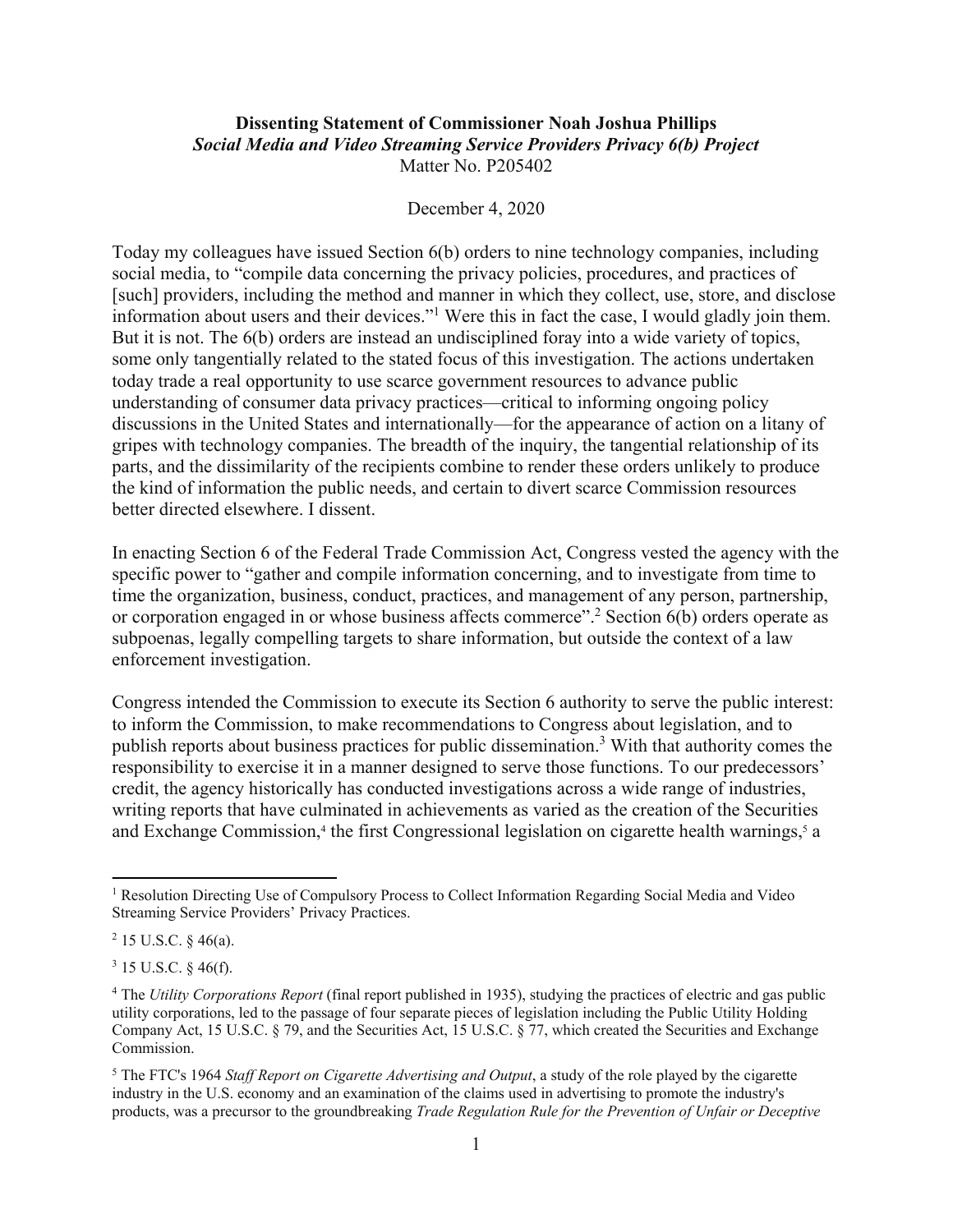well-regarded examination of the entertainment industry's compliance with its self-regulatory guidelines,<sup>6</sup> and an extensive analysis of the patent assertion entity industry,<sup>7</sup> to name only a few.

I do not think today's action lives up to that tradition, and I write to note what I believe are some of its most significant flaws.

## **The Section 6(b) Orders Are Not Designed to Generate Useful Information for the Public**

Effective 6(b) orders look carefully at business practices in which companies engage in a manner designed to elicit information, understand it, and then present it to the public in way that is usable and can form a basis for sound public policy.

The first step is to select a group of recipients that will permit such examination, usually a group of firms engaged in conduct that can be compared.<sup>8</sup> But the logic behind the choice of recipients here is not clear at all. The 6(b) orders target nine entities: Facebook, WhatsApp, Snap, Twitter, YouTube, ByteDance, Twitch, Reddit, and Discord. These are different companies, some of which have strikingly different business models. And the orders omit other companies engaged in business practices similar to recipients, for example, Apple, Gab, GroupMe, LinkedIn, Parler, Rumble, and Tumblr, not to mention other firms the data practices of which have drawn significant government concern, like WeChat.<sup>9</sup> The only plausible benefit to drawing the lines the Commission has is targeting a number of high profile companies and, by limiting the number

 $\overline{a}$ 

*Advertising and Labeling of Cigarettes in Relation to the Health Hazards of Smoking* in 1964, which led to the first Congressional legislation on cigarette health warnings.

 6 FTC Press Release, FTC Releases Report on the Marketing of Violent Entertainment to Children, Sept. 11, 2000, https://www.ftc.gov/news-events/press-releases/2000/09/ftc-releases-report-marketing-violent-entertainmentchildren.

<sup>7</sup> FTC Press Release, FTC Seeks to Examine Patent Assertion Entities and Their Impact on Innovation, Competition, [Sept. 27, 2013, https://www.ftc.gov/news-events/press-releases/2013/09/ftc-seeks-examine-patent-assertion-entities](https://www.ftc.gov/news-events/press-releases/2013/09/ftc-seeks-examine-patent-assertion-entities-their-impact)their-impact.

Seeks to Examine the Privacy Practices of Broadband Providers, Mar. 26, 2019, https://www.ftc.gov/news-<sup>8</sup> In its inquiry of the privacy practices of broadband providers, following the Federal Communications Commission's restoration of broadband privacy oversight to the Commission, the Commission took a more focused approach, sending narrowly tailored information requests to seven broadband providers. FTC Press Release, FTC events/press-releases/2019/03/ftc-seeks-examine-privacy-practices-broadband-providers.

<sup>9</sup> U.S. Department of Commerce Press Release, Commerce Department Prohibits WeChat and TikTok Transactions to Protect the National Security of the United States, Sept. 18, 2020, https://www.commerce.gov/news/pressreleases/2020/09/commerce-department-prohibits-wechat-and-tiktok-transactions-protect.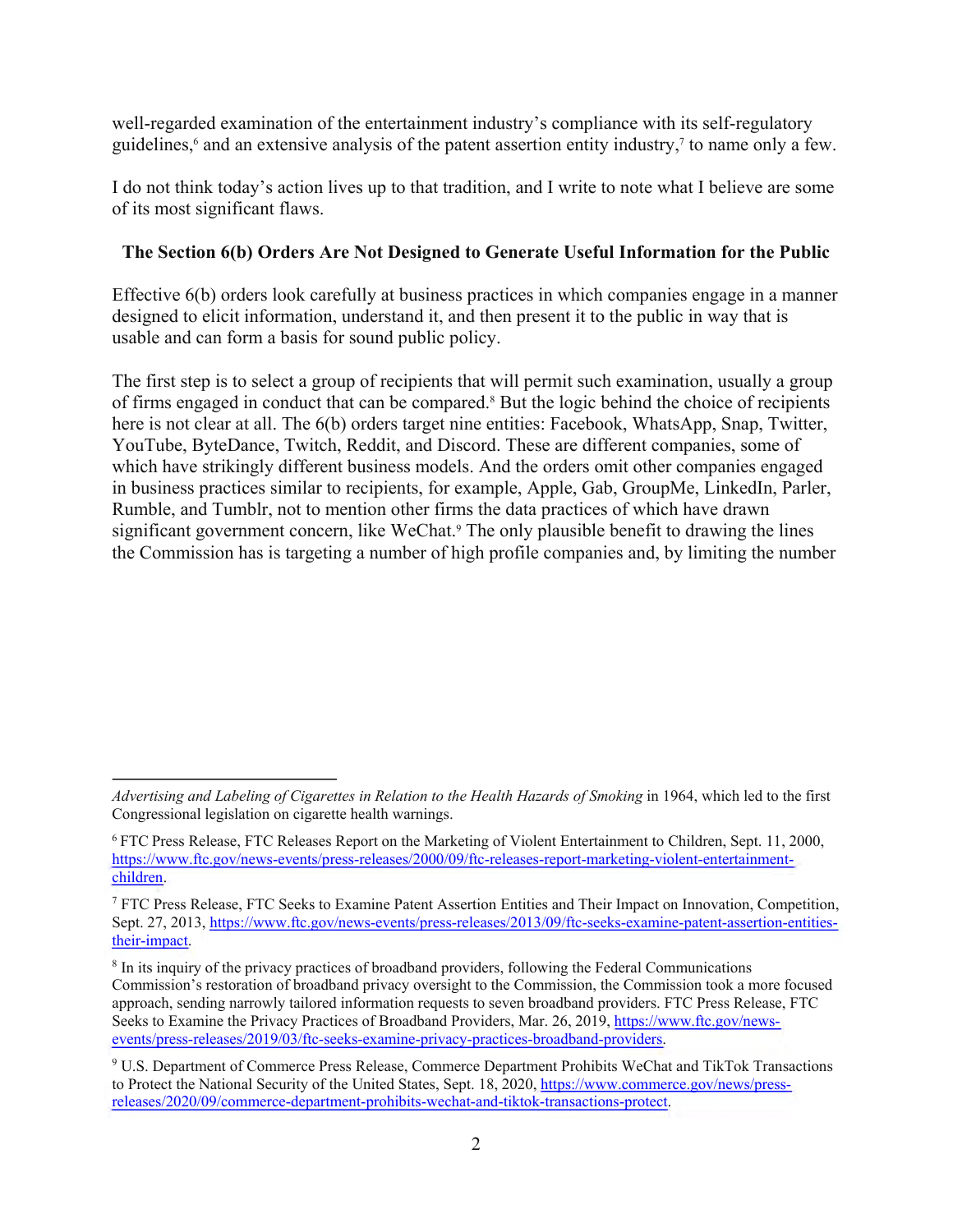triggered if fewer than ten entities are subject to requests.  $11$ to nine, avoiding the review process required under the Paperwork Reduction Act, 10 which is not

Under the PRA, the Office of Management and Budget's Office of Information and Regulatory Affairs (OIRA) analyzes government information requests for burden to avoid unnecessary or duplicative requests for information and ensure that data collected are accurate, helpful, and a good fit for their proposed use.12 The PRA also mandates a public comment process to guide requests toward high-quality and useful data.13 Concern about accountability and fairness in agency actions led the President to issue Executive Order 13892, which among other things requires compliance with the PRA in the collection of [information.14](https://information.14) 

For an undertaking of this scope, failing to submit to PRA review is not a good thing; and the 6(b) orders issued today would have benefited immensely from the important checks and balances that process and Executive Order 13892 are designed to ensure.

 information includes: The 6(b) orders are rife with broad (and sometimes vague) specifications that burden analysis and oversight could have helped reduce. For example, under Specification 12, compelled

budgets and financial projections.<sup>15</sup> *all* Documents Relating to the Company's or any other Person's strategies or plans, Including, but not limited to: a) business strategies or plans; b) short-term and long-range strategies and objectives; c) expansion or retrenchment strategies or plans; d) research and development efforts; e) sales and marketing strategies or plans, Including, but not limited to, strategies or plans to expand the Company's customer base or increase sales and marketing to particular customer segments (e.g., a user demographic); f) strategies or plans to reduce costs, improve products or services (e.g., expanding features or functionality), or otherwise become more competitive; g) plans to enter into or exit from the sale or provision of any Relevant Product or other product or service; h) presentations to management committees, executive committees, and boards of directors; and i)

12 Office of Information and Regulatory Affairs, *A Guide to the Paperwork Reduction Act*, <https://pra.digital.gov/about>/.

 $\overline{a}$ 

 obtaining, causing to be obtained, soliciting, or requiring the disclosure to an agency, third parties or the public of voluntary, or required to obtain or retain a benefit"). <sup>10</sup>*See* 44 U.S.C. § 3501 *et seq*. The PRA requires review by the Office of Management and Budget and public comment only when ten or more firms are surveyed. *See* 5 C.F.R. § 1320.3(c) (collection of information is "the information by or for an agency by means of identical questions posed to, or identical reporting, recordkeeping, or disclosure requirements imposed on, ten or more persons, whether such collection of information is mandatory,

<sup>&</sup>lt;sup>11</sup> The PRA approval process can also be triggered when there are less than 10 entities, if the recipients represent "all or a substantial majority of an industry". 5 C.F.R. § 1320.3(c)(4)(ii).

<sup>13</sup> The authors of the Marketing Violent Entertainment to Children report used this process to excellent effect. *See*  Comment Request, 64 Fed. Reg. 46392, Aug. 25, 1999; Submission for OMB Review, Comment Request, 64 Fed. Reg. 63045, Nov. 18, 1999; Submission for OMB Review, Comment Request, 65 Fed. Reg. 17658, Apr. 4, 2000.

 Adjudication, Exec. Order No. 13892, 84 Fed. Reg. 55239, Oct. 9, 2019. <sup>14</sup>*See* Promoting the Rule of Law Through Transparency and Fairness in Civil Administrative Enforcement and

<sup>&</sup>lt;sup>15</sup> 6(b) order, Specification 12, in part (emphasis added).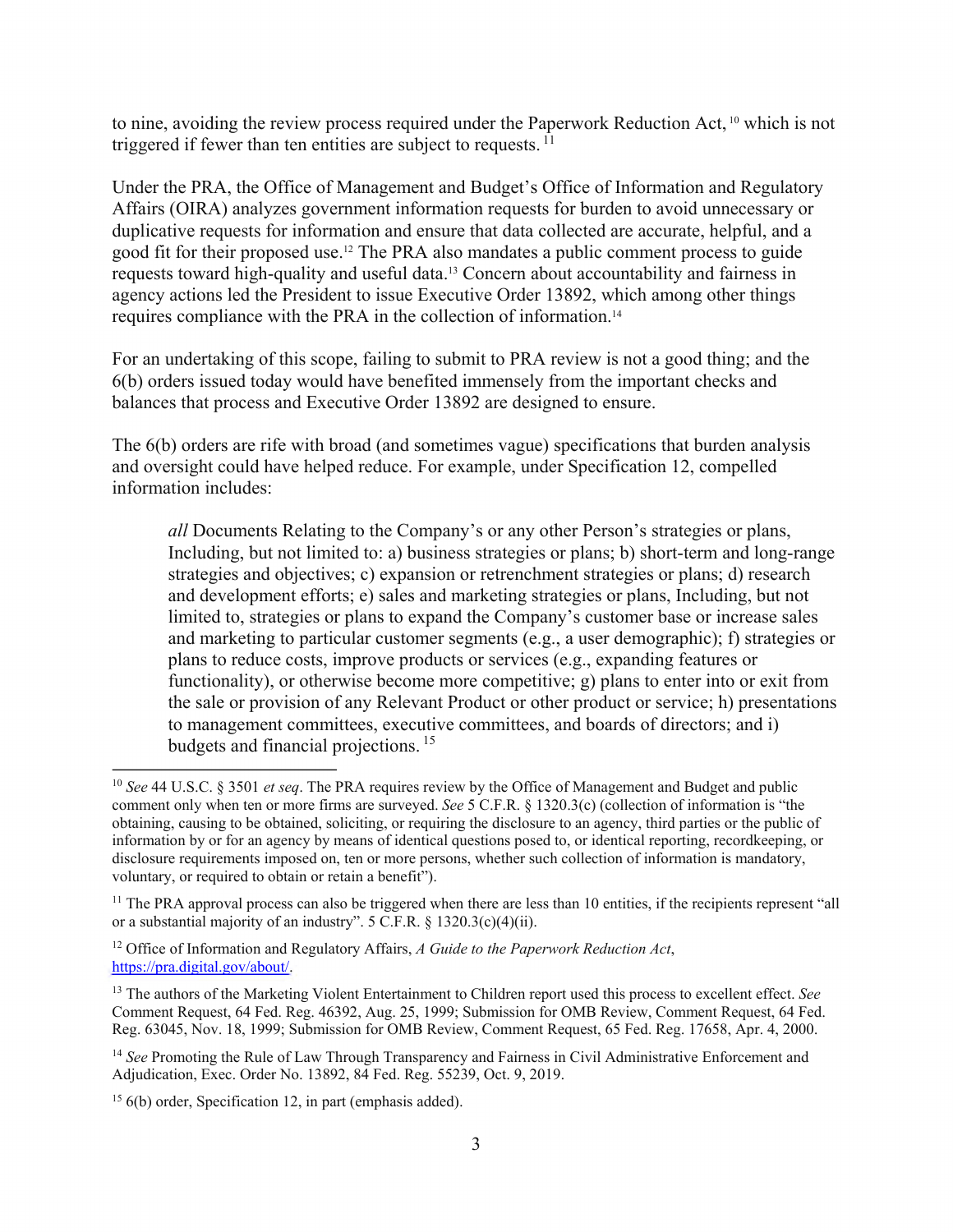Such a request would be suited to an antitrust investigation. But as part of an inquiry ostensibly aimed at consumer privacy practices, it amounts to invasive government [overreach.16](https://overreach.16) And that is just *one* of the order's 50-plus specifications.

The biggest problem is that today's 6(b) orders simply cover too many topics to make them likely to result in the production of comparable, usable information—yet another feature proper oversight and public comment could have flagged. Rather than a carefully calibrated set of specifications designed to elicit information that the agency could digest and analyze as a basis for informing itself, Congress, stakeholders, and the public, these 6(b) orders instead are sprawling and scattershot. Their over 50 specifications, most with numerous and detailed subparts, address topics including, but not limited to: advertising (reach, revenue, costs, and number and type); consumer data (collection, use, storage, disclosure, and deletion); as noted above, all strategic, financial, and research plans; algorithms and data analytics; user engagement and content moderation; demographic information; relationships with other services; and children and teens (policies, practices, and procedures).

Recipients of 6(b) orders typically negotiate to limit their productions, to tailor them in light of their specific business models and business practices. Perhaps the Commission will push back on attempts to do so, devoting additional lawyers to litigating the orders and having a federal judge oversee them, rather than OIRA. Or negotiation may reduce the burdens. But if that happens, each recipient will be responding to a different set of negotiated specifications. That certain of the companies in question have very different business models makes this even more likely. The end result of that is, say, the agency learning a lot about one recipient's advertising practices, but not as much about its algorithms. For another recipient, the agency might receive information about privacy practices but very little about its plans to expand. Each of the nine recipients will produce differing, if any, amounts of information to each of the 50-plus specifications.

The final result? A process that undercuts the agency's ability to report publicly on its findings. Because the Commission cannot reveal nonpublic information procured from the recipients, the agency historically has reported on business practices in an anonymized fashion, by grouping practices together and reporting in a way that preserves anonymity. Here, however, the resultant document productions are unlikely to be conducive to such an "apples to apples" comparison of the various recipients' practices. We will be able to say we are asking about privacy, or business plans, or content curation, etc.; but the public may not learn much.

Aside from the public burden, precious agency resources must be devoted to the mass of information the 6(b) orders seek. Best suited to evaluate privacy practices of the recipient companies are, of course, the staff of our Division of Privacy and Identity Protection, and others who work with them on privacy enforcement and rulemaking. I have confidence in their abilities, to be sure. But these are the same individuals charged with enforcing the bulk of federal privacy law, and they are hardly legion. While the FTC privacy staff are the most impactful privacy enforcers in the world, their numbers pale next to those in countries like France, Ireland, and the

 $\overline{a}$ 

 and dismiss concerns about burden outright. But not every company so ordered is so large, for example, Reddit and <sup>16</sup> Three of the companies ordered to produce documents, Facebook, WhatsApp, and Twitch, are or are affiliates of the massive companies colloquially described as "Big Tech". Fans of this effort will no doubt cheer their inclusion Discord. The burden for them will be very real.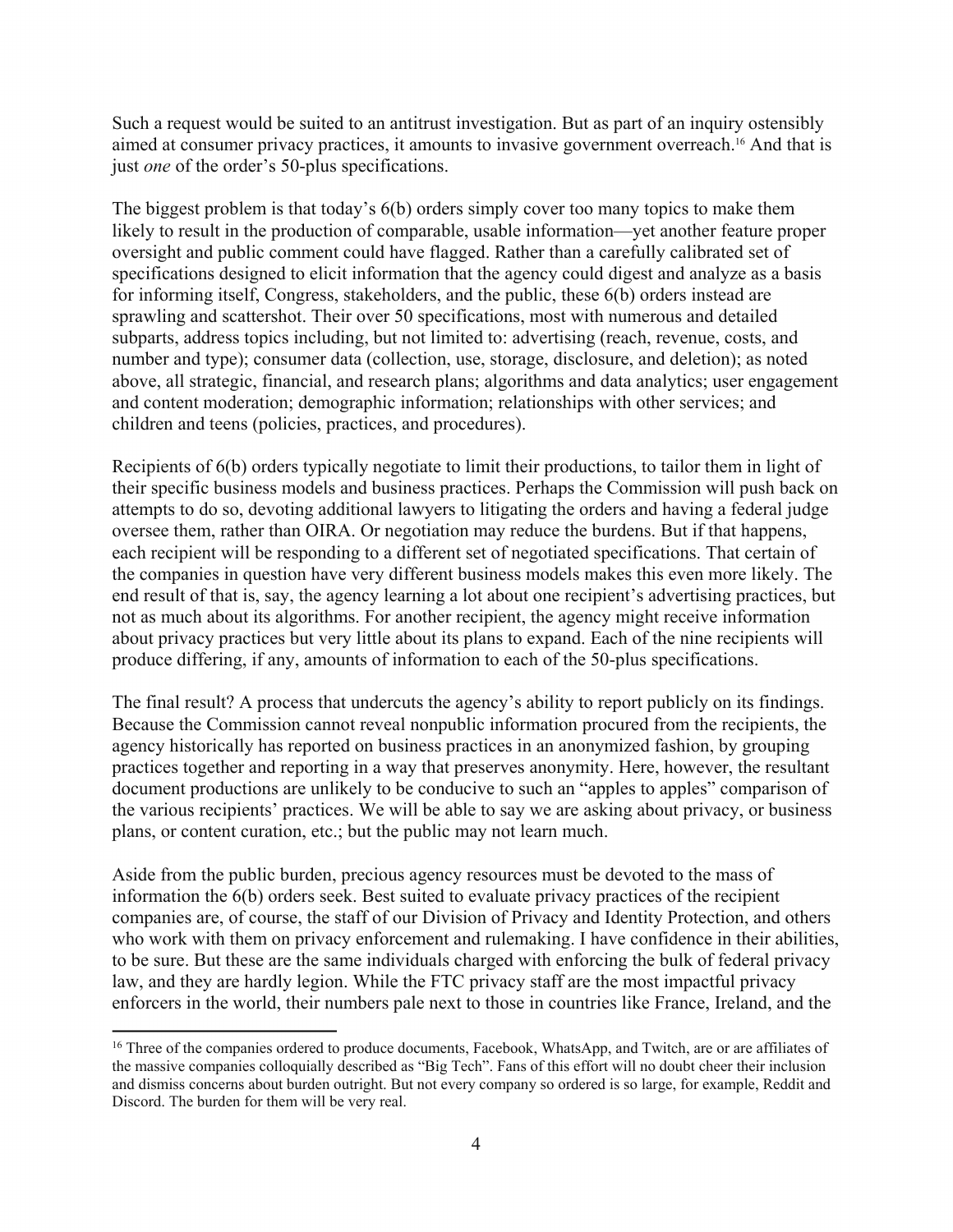United Kingdom. That is why this Commission, unanimously and repeatedly, has urged Congress to increase their ranks so that they can take on more [casework.17](https://casework.17) Those requests ring somewhat more hollow today, as we redeploy the same people to enforce, negotiate, and litigate these orders, after which they will devote themselves to reading, analyzing, and reporting on the terrific volume of information that the 6(b) orders seek. We are trading an effective enforcement program for, well, something very different.

Of all the 6(b) orders issued by this set of commissioners, by far, those issued today appear aimed more at their issuance than the painstaking but important process of gathering information important to advancing public policy. They could have used the salutary oversight and review of the PRA process. They did not receive it. The result is a broad set of often invasive specifications aimed at a grouping of recipients that lacks obvious logic.

## **The Section 6(b) Orders are Untethered to the Stated Purpose of the Underlying Resolution Authorizing Them: Consumer Privacy**

It is unclear to me whether several of the 6(b) order specifications actually serve the stated purpose of this project: to compile data concerning the privacy policies, procedures, and practices of the recipients, including the method and manner in which they collect, use, store, and disclose information about users and their devices. Standing on their own, most are reasonable topics for inquiry, perhaps warranting a separate 6(b) study. But they do not stand alone, and, as explained above, by doing them all together we weaken our ability to study any one.

One example is the searching inquiry into business strategy and financial plans. Another is the set of specifications asking questions about content moderation. Content moderation at scale is a tremendously difficult policy question, which has been the subject of a number of recent and high-profile congressional inquiries and one presidential Executive Order.<sup>18</sup> A third is a list of

In response to that Executive Order, Commissioner Wilson called for a study of technology companies, including social media platforms. Christine S. Wilson (@CSWilsonFTC), Twitter, June 9, 2020, https://twitter.com/CSWilsonFTC/status/1270442869183168512. These 6(b) orders reflect that call, including examination of the recipient's content moderation practices. Chairman Simons, who supports this order, testified to

 $\overline{a}$ *Transportation*, 116<sup>th</sup> Cong. 11 (2020) (Prepared Statement of the Federal Trade Commission), <sup>17</sup> *See, e.g., Oversight of the Federal Trade Commission: Hearing Before the S. Comm. on Commerce, Science, and* 

 f; Fed. Trade Comm'n, *FTC Report on Resources Used and Needed for Protecting Consumer Privacy and Security*  https://www.ftc.gov/system/files/documents/public\_statements/1578963/p180101testimonyftcoversight20200805.pd (2020), https://www.ftc.gov/system/files/documents/reports/reports-response-senate-appropriations-committeereport-116-111-ftcs-use-its-authorities-resources/p065404reportresourcesprivacydatasecurity.pdf.

on Commerce, Science, and Transportation, 116<sup>th</sup> Cong. (2020), https://www.commerce.senate.gov/2020/10/doessection-230-s-sweeping-immunity-enable-big-tech-bad-behavior; *Breaking the News: Censorship, Suppression, and the 2020 Election: Hearing Before the S. Comm. on the Judiciary*, 116<sup>th</sup> Cong. (2020), https://www.judiciary.senate.gov/meetings/breaking-the-news-censorship-suppression-and-the-2020-election; Preventing Online Censorship, Exec. Order 13925, 85 Fed. Reg. 34079, May 28, 2020. <sup>18</sup>*See, e.g.*, *Does Section 230's Sweeping Immunity Enable Big Tech Bad Behavior?*: *Hearing Before the S. Comm.* 

the Senate Committee on Commerce, Science, and Technology that content moderation questions were governed by the First Amendment and thus fell outside the jurisdiction of the Commission. *Oversight of the Federal Trade Commission: Hearing Before the S. Comm. on Commerce, Science, and Transportation*, 116th Cong. (2020) (Oral